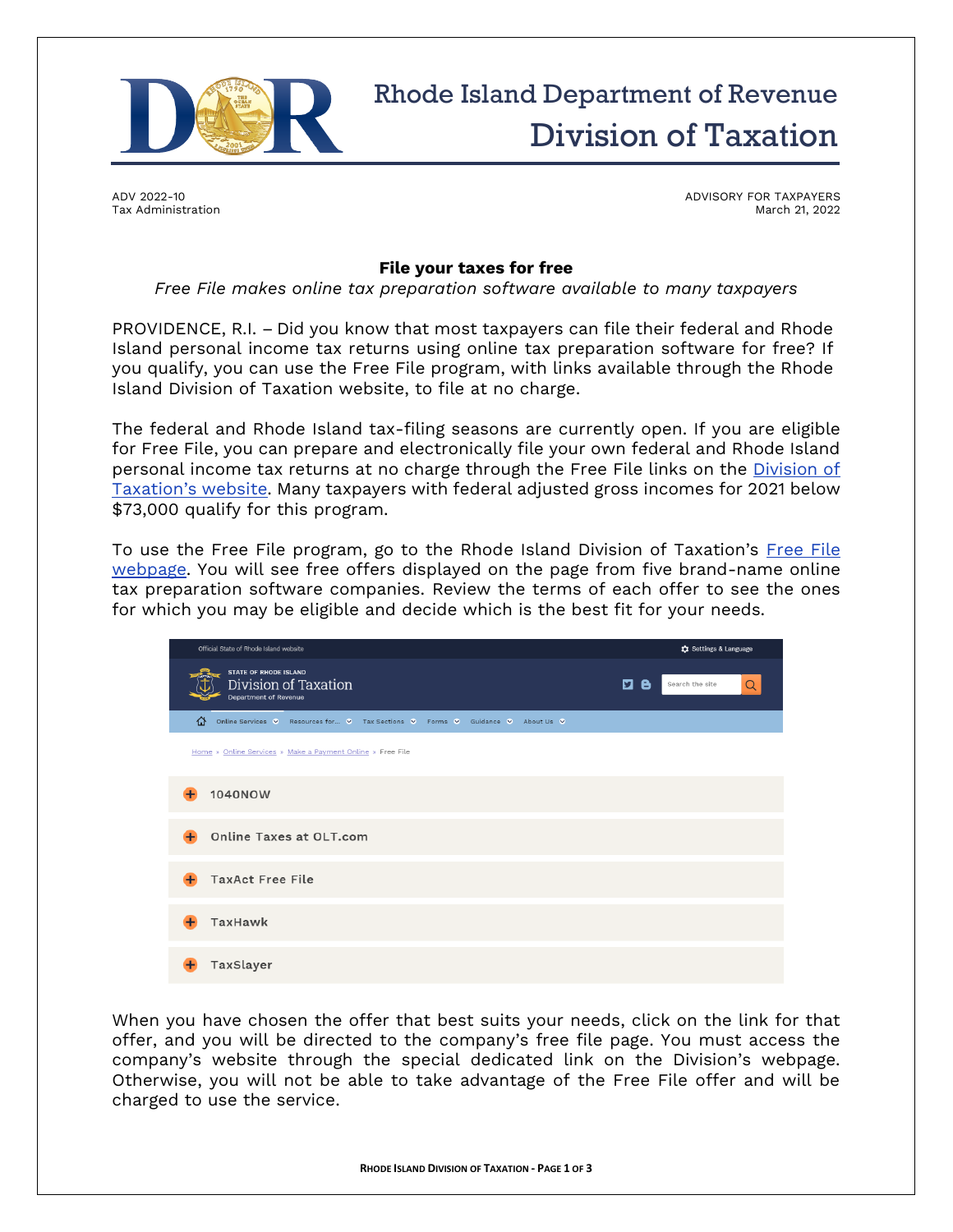Free File may be especially appealing to the following groups:

- College students
- Young adults
- First-time filers
- Seniors and retirees
- People in the military
- Some young families

But those are not the only taxpayers who may benefit. To see if you may qualify, read each Free File offer for full details.

The Division encourages taxpayers to keep the following points in mind:

- You must be eligible for Free File and you must file both your federal and state returns via the same Free File program in order to avoid charges/fees.
- If you have already filed your federal return for tax year 2021 in any way you will not be able to file your state return electronically.
- There may be a charge to file your taxes electronically if you do not meet the qualifications under the Free File program.
- Before you begin the online tax-preparation and e-filing process, gather all of the records that you will need to file a complete and accurate return, including Form W-2 wage statements, Form 1099 statements, Social Security numbers, and bank account information.
- E-filing is the only method available for having your Rhode Island personal income tax refund deposited directly into your bank or credit union account. Direct deposit is not available for paper returns.
- The Free File offers are not produced or endorsed by the Rhode Island Division of Taxation. They are produced by private-sector tax-preparation companies that have agreed to provide free online tax-preparation and e-filing services to those who qualify (based on income and/or other criteria). Taxpayers who utilize the program should carefully read the details of each offer before beginning the tax-preparation and tax-filing process.

For some taxpayers that need more assistance, the IRS manages programs that provide free basic tax return preparation to qualified individuals. Volunteer Income Tax Assistance (VITA) and Tax Counseling for the Elderly (TCE) programs offer free basic tax return preparation to qualified individuals.

The VITA program has operated for over 50 years. VITA sites offer free tax help to people who need assistance in preparing their own tax returns, including:

- People who generally make \$58,000 or less
- Persons with disabilities
- Limited English-speaking taxpayers

In addition to VITA, the TCE program offers free tax help, particularly for those who are 60 years of age and older, specializing in questions about pensions and retirement-related issues unique to seniors.